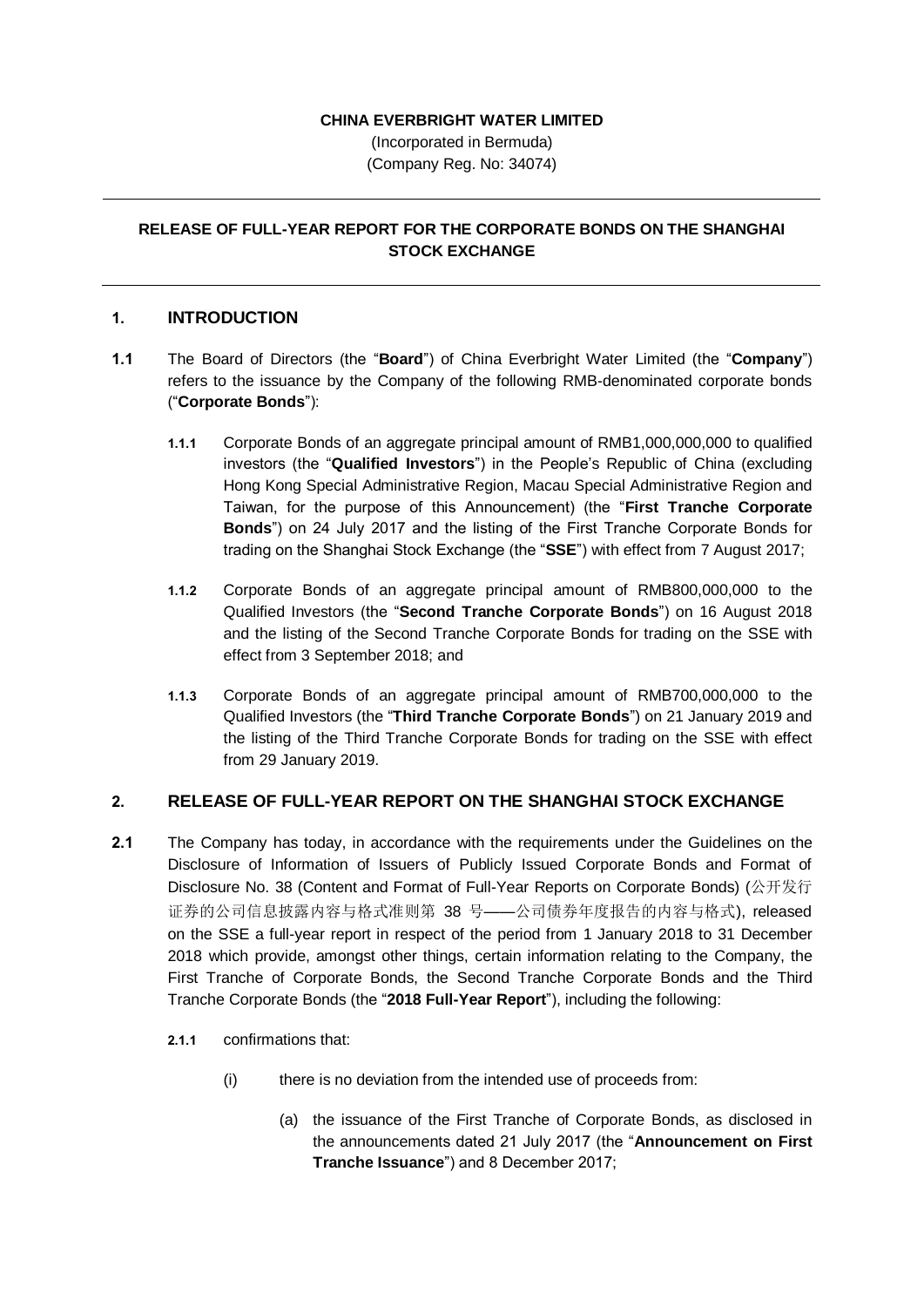- (b) the issuance of the Second Tranche of Corporate Bonds, as disclosed in the announcement dated 14 August 2018 (the "**Announcement on Second Tranche Issuance**"); and
- (c) the issuance of the Third Tranche of Corporate Bonds, as disclosed in the announcement dated 16 January 2019 (the "**Announcement on the Third Tranche Issuance**");
- (ii) there is no change in the credit ratings of:
	- (a) the First Tranche Corporate Bonds and the Company, as the issuer of the First Tranche Corporate Bonds, as disclosed in the Announcement on the First Tranche Issuance;
	- (b) the Second Tranche Corporate Bonds and the Company, as the issuer of the Second Tranche Corporate Bonds, as disclosed in the Announcement on the Second Tranche Issuance; and
	- (c) the Third Tranche Corporate Bonds and the Company, as the issuer of the Third Tranche Corporate Bonds, as disclosed in the Announcement on the Third Tranche Issuance;
- (iii) there is no change in the credit enhancement measures and other measures implemented by the Company to ensure repayment on the First Tranche Corporate Bonds, the Second Tranche Corporate Bonds and the Third Tranche Corporate Bonds (if any);
- (iv) there are no major changes to the main businesses, main products and business model of the Company;
- (v) there are no breaches of the Companies Law of the People's Republic of China, the Memorandum of Association and Bye-Laws of the Company, and the undertakings and covenants set out in the:
	- (a) prospectus relating to the issuance of the First Tranche Corporate Bonds by the Company;
	- (b) prospectus relating to the issuance of the Second Tranche Corporate Bonds by the Company; and
	- (c) prospectus relating to the issuance of the Third Tranche Corporate Bonds by the Company;
- (vi) there are no major litigation proceedings or arbitration proceedings by or against, or administrative penalties imposed on, the Company;
- (vii) no events of insolvency have occurred with respect to the Company; and
- (viii) there are no criminal investigations against the Company and its controlling shareholders, actual controllers and officers,

all of which were provided based on publicly available information; and